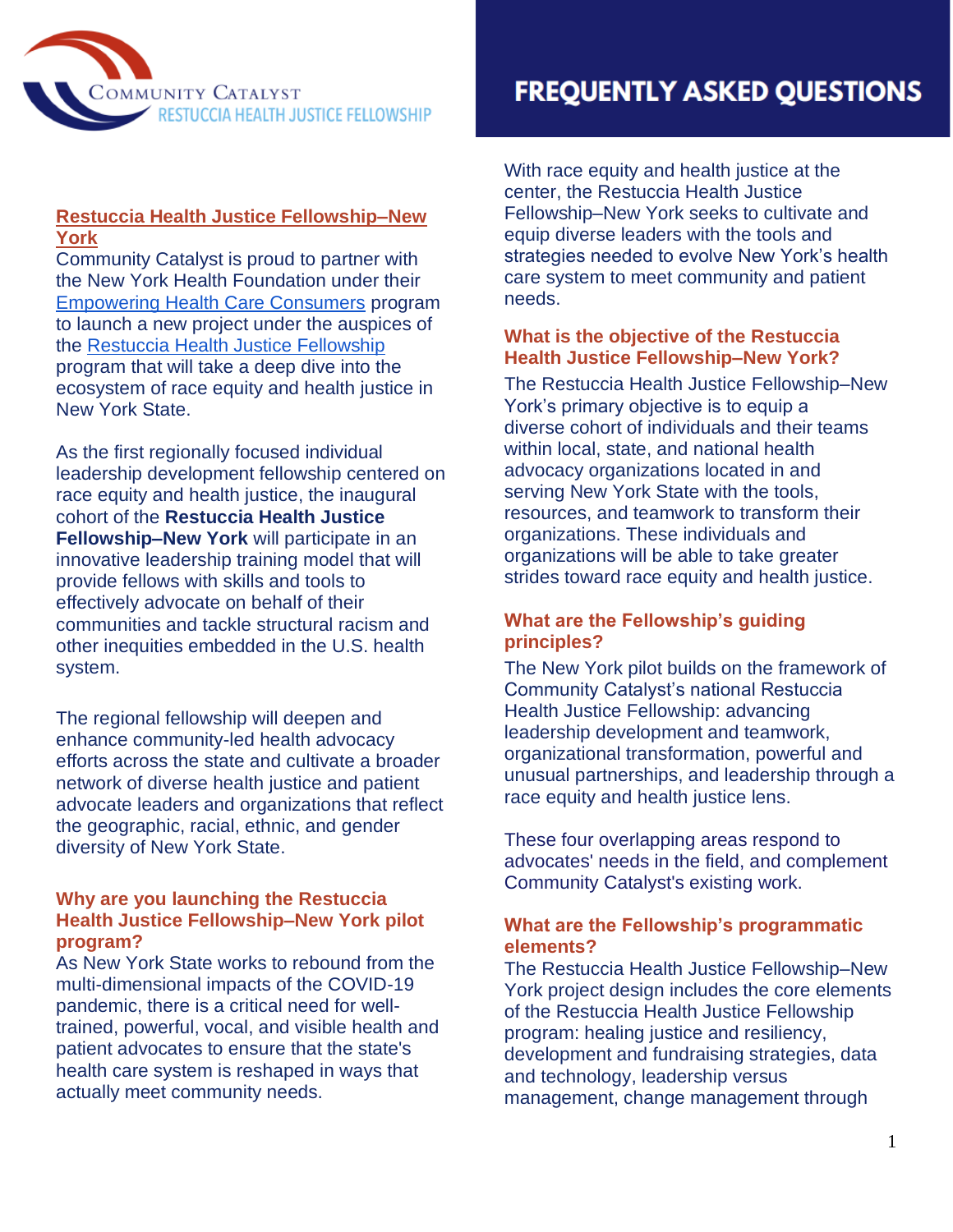

race and health equity, and power building through partnerships.

### **How does the program respond to New York's health environment and political landscape?**

New York fellows will develop a deeper understanding of the New York State policymaking process, strategies that have been successful in effectuating meaningful change, and key issues for advancing health equity in New York State. The program will continue to be adapted to meet the needs of New York advocates.

### **How does the New York curriculum respond to community needs?**

A regional field assessment will inform the development of curriculum and technical training that focus on individual leadership development. This will likely include tailored workshops on defining success, building and sustaining community coalition partners, policymaking and regulatory processes for successful change, authentic leadership, inclusive communication and relationship building, personal leadership development, strengthening health access and coverage, addressing community health needs, and navigating New York's health care landscape and new leadership in New York's political landscape.

### **How many applicants will be chosen for the Restuccia Health Justice Fellowship–New York?**

Eight emerging advocacy leaders located in and serving New York State will be selected to work alongside at least two colleagues from their organization. Preference will be given to applicants that have identified at least one senior-level decision maker within the organization as a collaborative partner.

## **What is the project capstone?**

As part of the application process, applicants and two designated colleagues need to identify two pressing health-related challenges and issues that they and their organization could address through a capstone advocacy project to ensure that the state's health care system is reshaped in ways that meet community and patient needs. This can include health-related challenges they are already working to address but could use additional support to propel the work forward. Health-related challenges and issues may be related to social determinants of health, health disparities, health care access, or other health policy issues. Fellows will flesh out their chosen challenges throughout the fellowship.

Throughout the Fellowship, fellows will learn how to translate their selected health issue(s) into a targeted health advocacy initiative or campaign that can be addressed at the community-level and/or at various levels of government.

### **How will Restuccia Health Justice Fellowship–New York fellows be mentored throughout the program?**

Fellows will have an assigned executive coach with background and expertise relevant to their professional and personal goals and priorities for the program. Additionally, fellows will participate in monthly calls with their coach and peer-to-peer coaching calls with other cohort fellows. Coaches will work intensively with fellows to assess their strengths and weaknesses, offer guidance on their project capstone, develop a plan to advance their goals, provide strategic advice and problemsolving, check-in on their progress, and offer support as needed.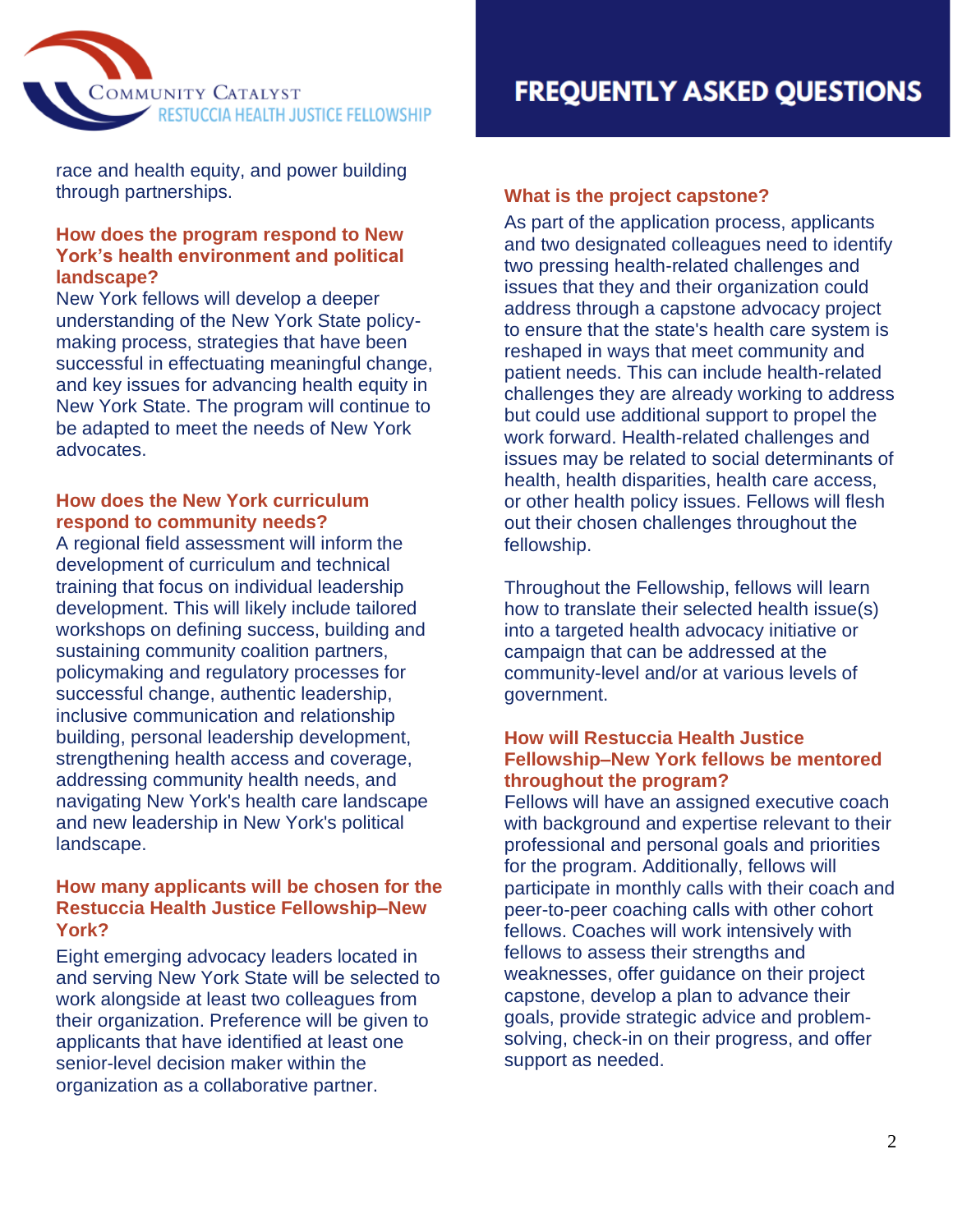

# **Benefits**

### **How does the Restuccia Health Justice Fellowship–New York drive organizational transformation?**

- Organizations will be awarded a \$20,000 grant to be used over 12 months to defray the costs of participation and/or to fund their capstone advocacy project
- Organizations will gain a deepened understanding of the intricacies of the policy process, the complex financing mechanisms that drive many health care decisions, and the profound change needed to dismantle structural racism within the health system
- Collectively, organizations will enable more resilient and aligned teams that operate with an increased sense of agency, unity, and effectiveness
- Working in partnership, teams will become better able to engage and identify needs that increase their ability to achieve bigger, more lasting, more equitable structural changes to the health care system
- Organizations will have the opportunity to increase their public profiles and deepen relationships across the race justice and health equity ecosystem

### **How does the Restuccia Health Justice Fellowship–New York drive individual transformations?**

- Fellows will be provided individual personal/professional development coaching and support (valued at over \$25,000)
- Fellows will work on an individual and organizational assessments of advocacy knowledge/skills, leadership, racial equity, and health justice

# **FREQUENTLY ASKED QUESTIONS**

- Fellows will build an individual leadership plan supported by a qualified coach and tied to the project capstone
- Fellows will have access to leadership development, training, and learning with top experts in advocacy, preventing burnout and increasing wellness, navigating New York's health care and political landscape, strengthening health access and coverage, and coalition building
- Fellows will build connections as part of a peer cohort with other outstanding health advocacy leaders
- Fellows will increase their public profile through networking opportunities and Fellowship communications

### **What can New York fellows expect after the program is completed?**

Fellows will forever be part of the Community Catalyst family. Some of the post-fellowship engagement efforts may include:

- Fellows may be asked to participate in the interview process for the future cohorts
- On-going follow-ups, communications, check-ins, alumni activities, and engagement opportunities will continue–we want to stay connected with you
- Opportunities to participate in future workshops, trainings, and events with Community Catalyst staff, advocates, and Board
- As part of this journey, the inaugural Fellows Class of 2022 will be encouraged to participate in annual workshops, alumni activities, speaking engagements, and other events

### **Eligibility Requirements**

**Who is eligible to apply for the Restuccia Health Justice Fellowship–New York program?**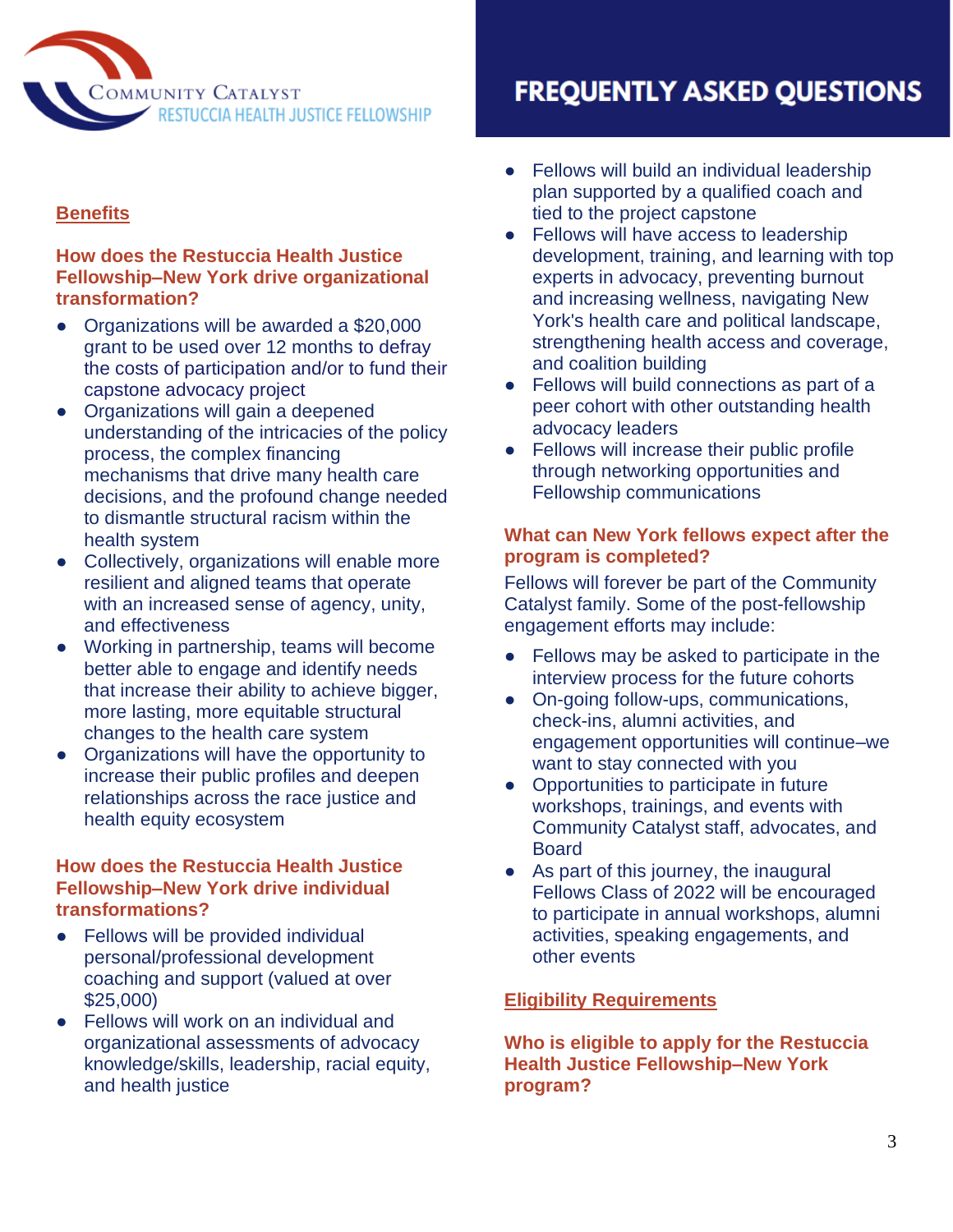

Emerging advocacy leaders working in health advocacy, health policy, patient advocacy, and/or at community-based organizations within New York that prioritizes health as in their work.

All applicants/organizations that meet the fellowship profile and eligibility requirements are encouraged to apply.

In addition, each applicant must be dedicated to pursuing their project capstone and deepening their practice toward race equity and health justice.

*Supporting organizations of color is a primary goal of the fellowship program. While it is not required eligibility criteria for the New York fellowship, applications from geographically diverse fellows who work across New York State, have lived experience, and work in or serve low-income communities and communities of color will be prioritized.* 

### **How does Community Catalyst define organizations of color?**

Community Catalyst defines an organization of color (OOC) as an organization that fits the following criteria:

- **Those served:** The organization is primarily focused on improving the lives of the communities of the following identities: Black, Indigenous, Hispanic, Latino/a/e/X, Arab/Arab American, MENA (Middle Eastern Northern African), African, Southeast Asian, Asian, Pacific Islander, Native Hawaiian, Alaska Native, immigrants, and/or any other identities of color not listed and their families, and
- **Mission:** This is reflected in the organization's mission, goals, and program activities; and,

# **FREQUENTLY ASKED QUESTIONS**

● **Leadership:** A majority (75%) of Leadership (board members, executive director, and senior management as defined by your organization) identify as members of the above-listed communities.

*External partners have assisted in the development of this definition. Community Catalyst is committed to learning and growing in this space and, therefore, continuously revisiting this definition. We welcome any comments, questions, or ideas you may have.*

### **Do the Fellowship participants need to be U.S. citizens?**

No, U.S. citizenship is not a requirement.

### **Can more than one individual from the same organization apply?**

No, only one person from each organization can apply. However, selected fellows will be encouraged and expected to work with their teams (including two designated colleagues) to design and implement their project capstone.

### **Logistics**

### **How long does the Restuccia Health Justice Fellowship–New York last?**

The Fellowship will include pre-programming orientation for the first few months, followed by nine months of intensive coaching and training. Applicants should expect the program to last approximately 12 months, which will begin as soon as applicants and their organizations are notified of their selection in August 2022. The inaugural Fellows class of 2022 will graduate in September 2023.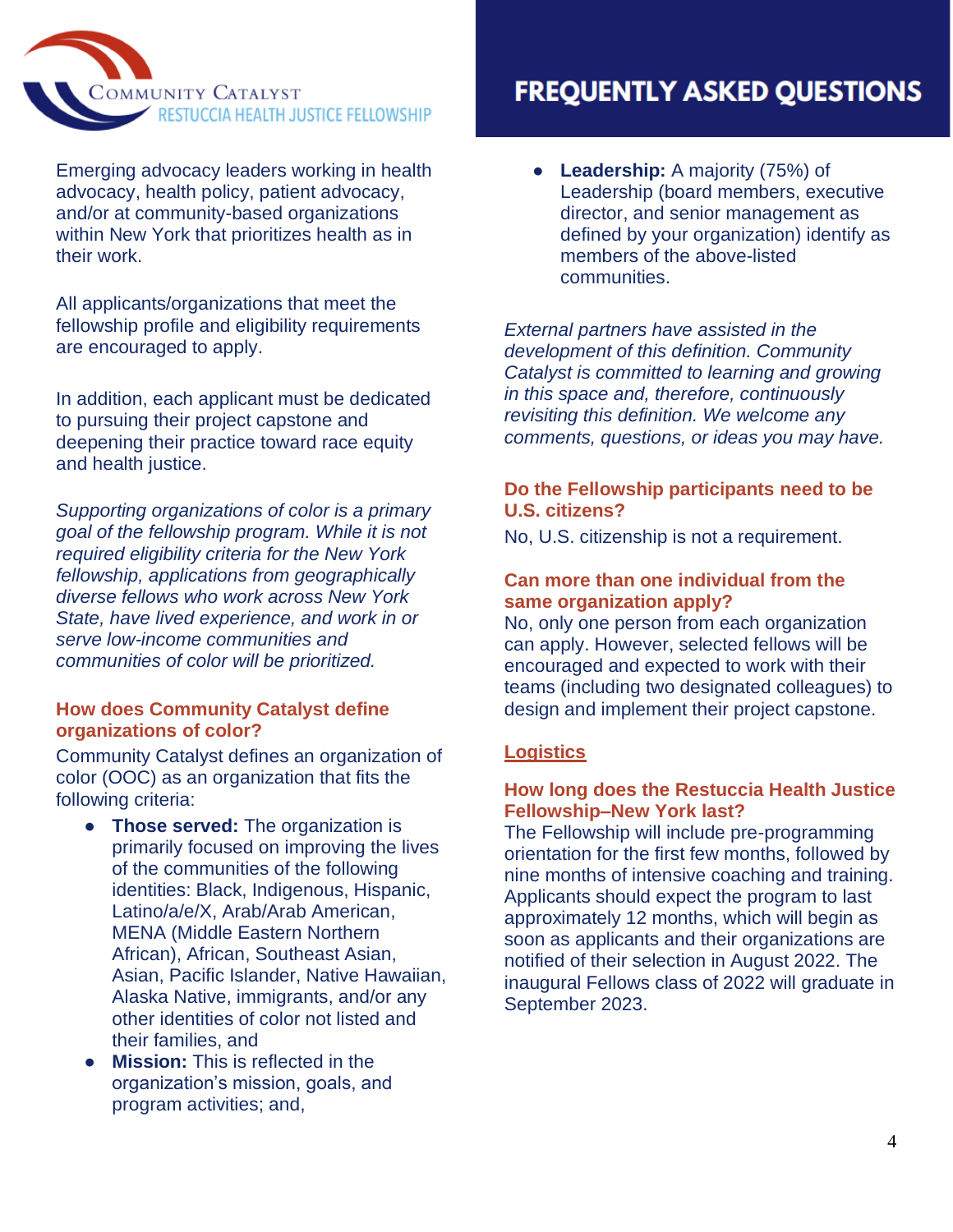

**What is the time commitment for participating in the Fellowship?** 

- *Cohort One Welcome, Meeting: Friday, September 9*
- *Virtual Workshops and Group*  **Coaching:** The second Friday of every month *(except in November),* beginning *Friday, September 9, 2022*
	- o *Occasional assignments (approximately 3-5 hours per month)*
- *Advocacy Capstone Project:*  Dedicated instruction held on the third Wednesday of every month, beginning September through October 2022, January through June of 2023
- **Executive Coaching: Individual** coaching sessions are held weekly for one hour, every week in September 2022 (inclusive of organizational and individual assessments/debriefs)
	- o *Note: Following September, executive coaching sessions will move to once a month for one hour*
- *Cohort One Graduation:* In-person celebration, September 2023 (date to follow). This event will take place over two and half days *(subject to change)*

### **What amount of travel is expected? How much of the program will be in-person vs. remote?**

All workshops will be held via Zoom. The Fellowship will have at least one in-person meeting in September of 2023.

### **What can we spend the grant funds on?**

Grant funds may defray participation costs and/or fund the Fellow's capstone advocacy project, meetings, supplies, project travel, communications, and other program-related expenses.

# **FREQUENTLY ASKED QUESTIONS**

## **Application Related Questions**

### **How do I apply?**

Applications must be submitted via the application portal **[here.](https://www.tfaforms.com/4984142)**

### **When is the deadline to apply?**

To be considered, the applicant and two designated colleagues, including at least one senior-level decision maker within the organization, must submit a joint application by July 8, 2022.

### **What role will colleagues play?**

As part of a shared commitment to the program and collaborative partner to each fellow, two designated colleagues from each organization must agree to attend at least two team workshops over 12 months. They will also be accountable to supporting and working with the fellow to implement their capstone project.

### **How long is the application process?**

The entire application timeline is approximately 6-8 weeks–the application submission process will be open for 5 weeks, from June 7 to July 8; then, finalists will be asked to submit a video testimonial and be interviewed over several weeks. Please see the application phases below.

### **What is the application process like?**

We will kick off recruitment for the inaugural cohort with a webinar on Tuesday, June 7, announcing the opportunity, expectations, time commitment, benefits, and application process.

The application process has four phases that will take place immediately after the webinar. The four phases are:

● *Phase One - Applications Due:* July 8